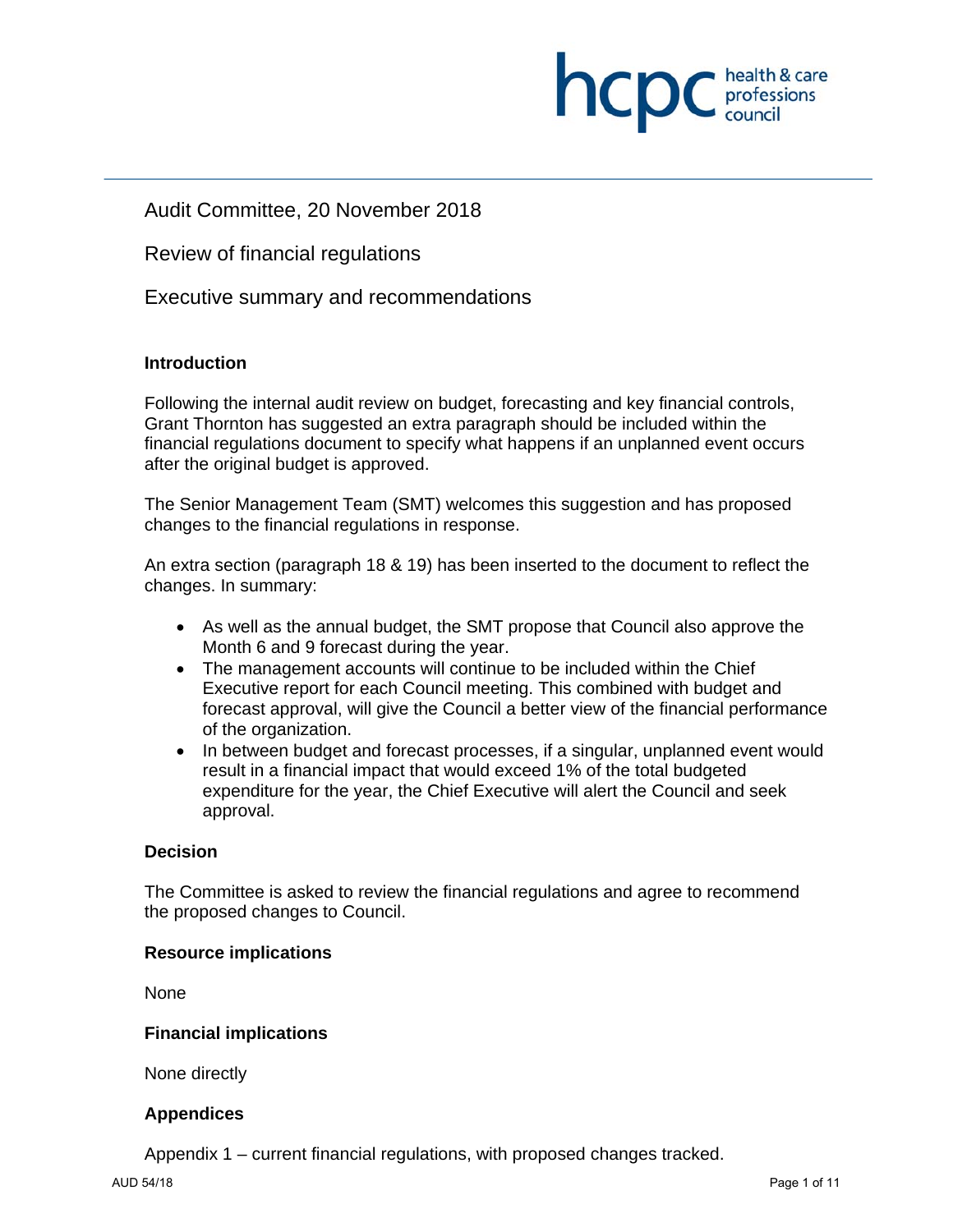# **Date of paper**

09 November 2018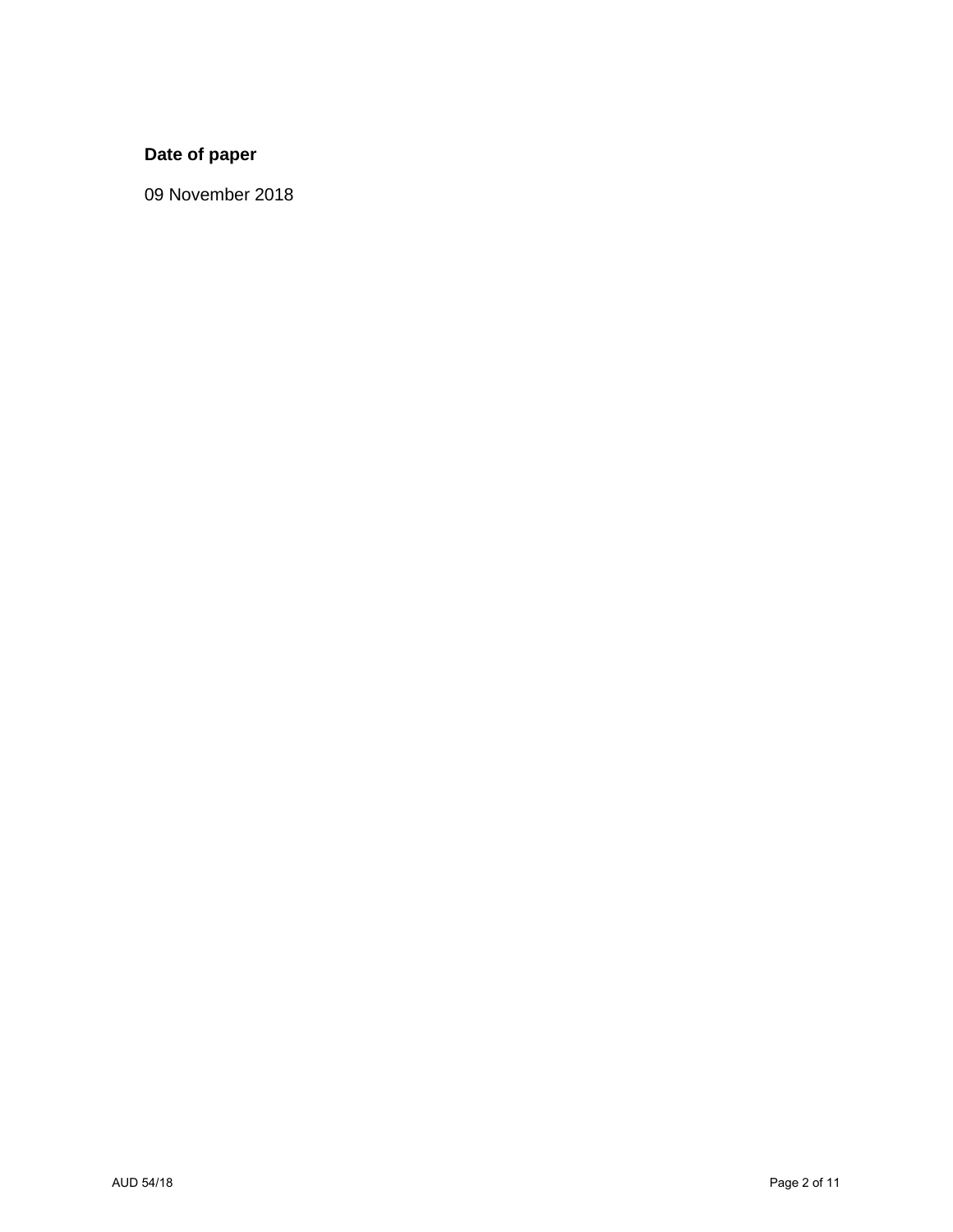# Appendix 1: Financial Regulations

## **Introduction**

- 1. These Regulations set out the principles governing the financial and accounting practices of the Health and Care Professions Council (**HCPC**). Their purpose is to ensure that the HCPC's finances are managed with probity, accuracy, economy, efficiency and effectiveness.
- 2. The Regulations have effect as if they were incorporated in the Council's Standing Orders and should be read in conjunction with the Council's Scheme of Delegation.
- 3. The Regulations are not intended to provide detailed procedural advice and the Chief Executive or Director of Finance should be consulted in respect of any matter which is not covered by the Regulations and which may have a material effect upon the HCPC's finances.
- 4. Where appropriate, the Regulations will be supplemented by detailed Financial Operating Procedures.

### **Roles and responsibilities**

### *The Council*

- 5. The Council has the ultimate responsibility for the financial viability of the HCPC and for making arrangements for the proper administration of its finances. The Council exercises financial supervision and control by approving the annual budget and the five year plan and defining and approving essential features of the financial control framework, including policies on reserves, investment and procurement.
- 6. Under the Health and Social Work Professions Order 2001, the Council is specifically responsible for:
	- 6.1 setting fees;
	- 6.2 keeping accounts;
	- 6.3 preparing and publishing the annual accounts; and
	- 6.4 appointing auditors.

#### *Audit Committee*

7. To assist it in the discharge of its financial responsibilities, the Council has established an Audit Committee, which oversees the HCPC's audit and other risk management arrangements.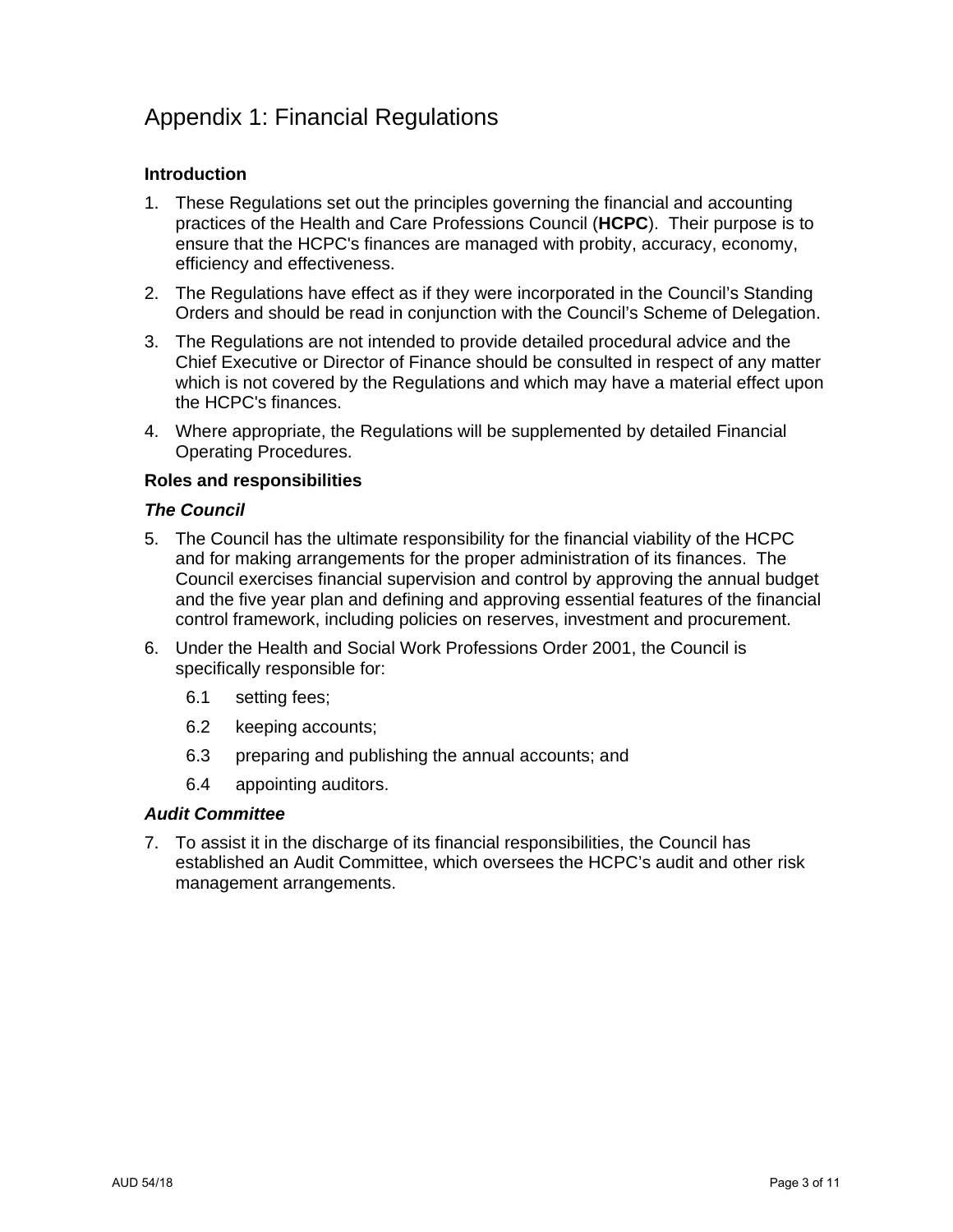### *Chief Executive*

- 8. The Chief Executive has overall executive responsibility to the Council and as such is responsible for:
	- 8.1 the organisation and management of the HCPC's functions and leadership and management of all employees;
	- 8.2 ensuring that budgets and resources are managed within the estimates approved by the Council; and
	- 8.3 the HCPC's financial operations, including the system of internal control.
- 9. The Chief Executive has been appointed as Accounting Officer by the Privy Council and, as such, is responsible for ensuring that the HCPC performs its statutory functions within the available financial resources and for complying with the Council's obligations under Article 46 of the Health and Social Work Professions Order 2001.

### *Director of Finance*

- 10. The Director of Finance is responsible for the administration of the financial affairs of the HCPC, in particular, by:
	- 10.1 implementing the Council's financial policies;
	- 10.2 maintaining effective system of internal financial control, including ensuring that detailed procedures incorporate the principles of separation of duties and appropriate internal checks, keeping the Financial Regulations under review and reporting to the Chief Executive on any matters that may require revision;
	- 10.3 ensuring that records are maintained which explain the HCPC's transactions and disclose, with reasonable accuracy, the financial position of the HCPC at any time;
	- 10.4 providing financial advice to the Council, its committees and employees;
	- 10.5 preparing such accounts and reports as the HCPC may require for the purpose of carrying out its statutory functions;
	- 10.6 ensuring that good financial practice is adopted by HCPC, in accordance with accepted professional standards and taking account of advice received from the internal and external auditors; and
	- 10.7 preparing Financial Operating Procedures to supplement these Regulations.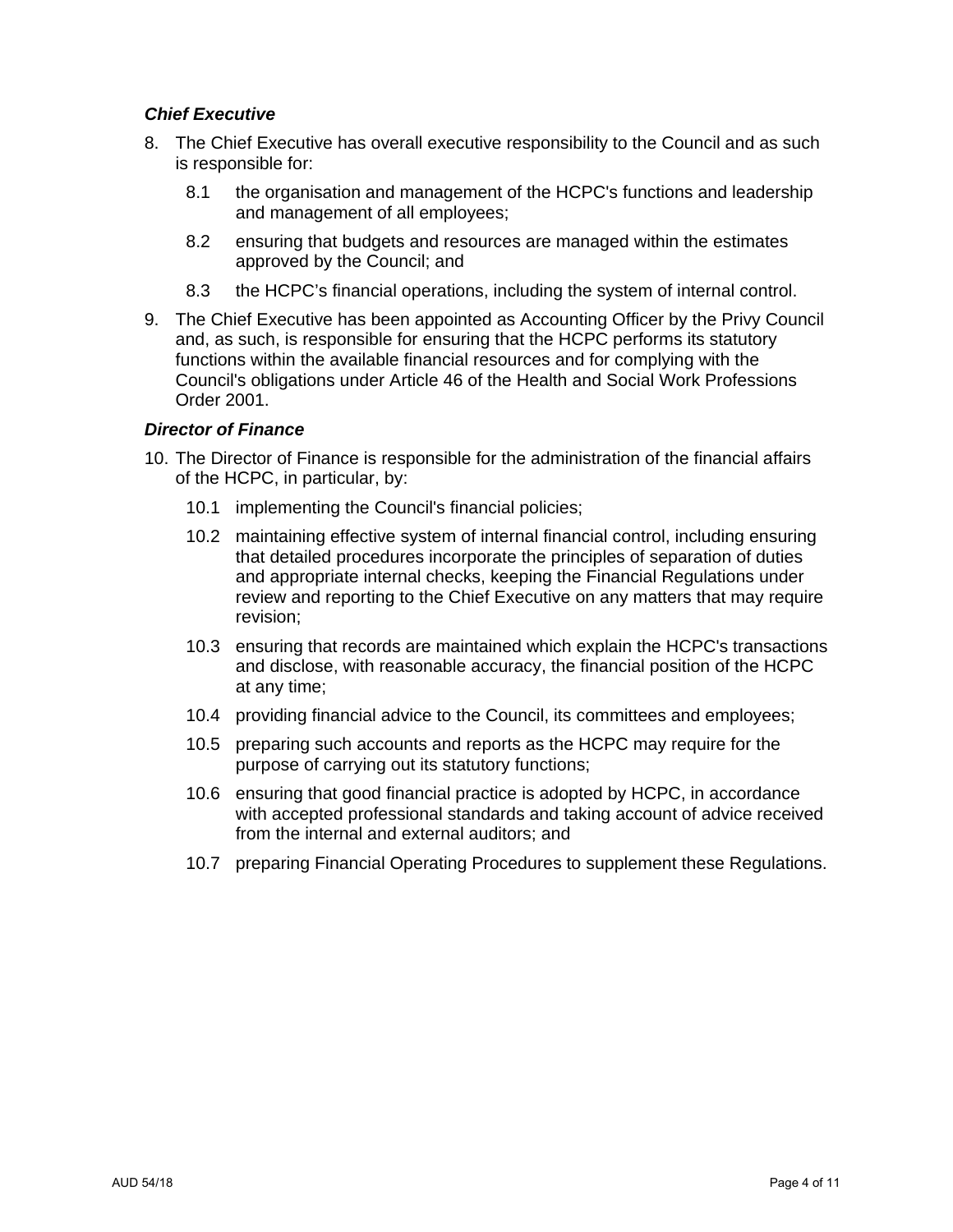# **Budgets and Financial Planning**

### *Financial Planning*

- 11. The Chief Executive will each year produce a draft annual budget for submission to the Council including:
	- 11.1 a statement of the HCPC's priorities and objectives for the year;
	- 11.2 the planned use of resources to reflect those priorities and achieve those objectives;
	- 11.3 the financial implications of the planned use of resources;
	- 11.4 contracts with an expected total value greater than £100,000 which are planned to be tendered or retendered during the year; and
	- 11.5 performance targets established by the Council.

### *Annual Budget*

- 12. Resources are allocated annually by the Council. Directors and Managers are responsible for the efficient and effective use of the resources allocated to them.
- 13. The Chief Executive is responsible for preparing an annual budget and capital programme each year for approval by the Council.
- 14. The Chief Executive must ensure that detailed budgets are prepared in order to support the resource allocation process and that these are communicated to Directors and Managers as soon as possible following their approval by the Council.
- 15. The Chief Executive is responsible for the day to day management and control of the annual budget and capital programme and may:
	- 15.1 authorise spending on items not exceeding £100,000 each;
	- 15.2 with the approval of the Chair of the Council (except in any case where the Council has resolved otherwise), authorise spending on items which exceed that limit; and;
	- 15.3 authorise all payroll transactions.

### *Budgetary Control*

- 16. The control of expenditure within an agreed budget is the responsibility of the Director or Manager who holds that budget (**Budget Holder**) who must ensure that effective day to day monitoring is undertaken. A Budget Holder may delegate authority to use resources within their budget, but may not delegate responsibility for the management of that budget. Each Budget Holder is responsible for expenditure within their budget and will be assisted in this duty by management information provided by the Director of Finance.
- 17. Budget Holders must report significant deviations from agreed levels of expenditure to the Chief Executive or Director of Financeand the Senior Management Team as soon as they become apparent and ensure that any necessary action is taken promptly.

### *Change Management*

18. Budget Holders must report any unplanned events to the Chief Executive, the Senior Management Team and Director of Finance through the variance analysis within the monthly management accounts. The management accounts are included within the Chief Executive report and reviewed by the Council in each of its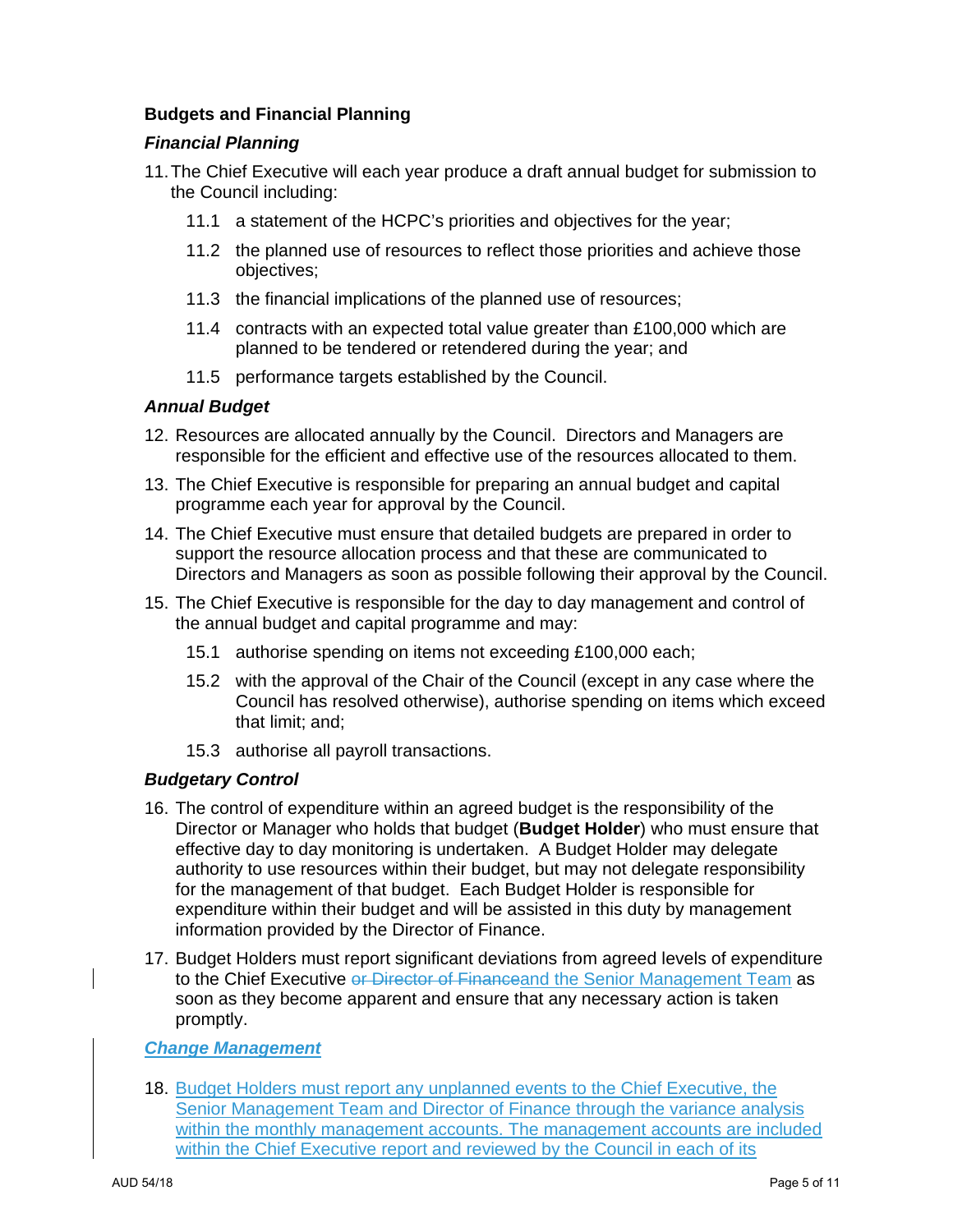meetings. Expected financial impact resulting from the event will be reflected in the month 6 and 9 forecast, which are approved by the Council during the year.

19. In between budget and forecast processes, when a singular, unplanned event would result in a financial impact that would exceed 1% of the total budgeted expenditure for the year, the Chief Executive will inform and seek approval from the Council.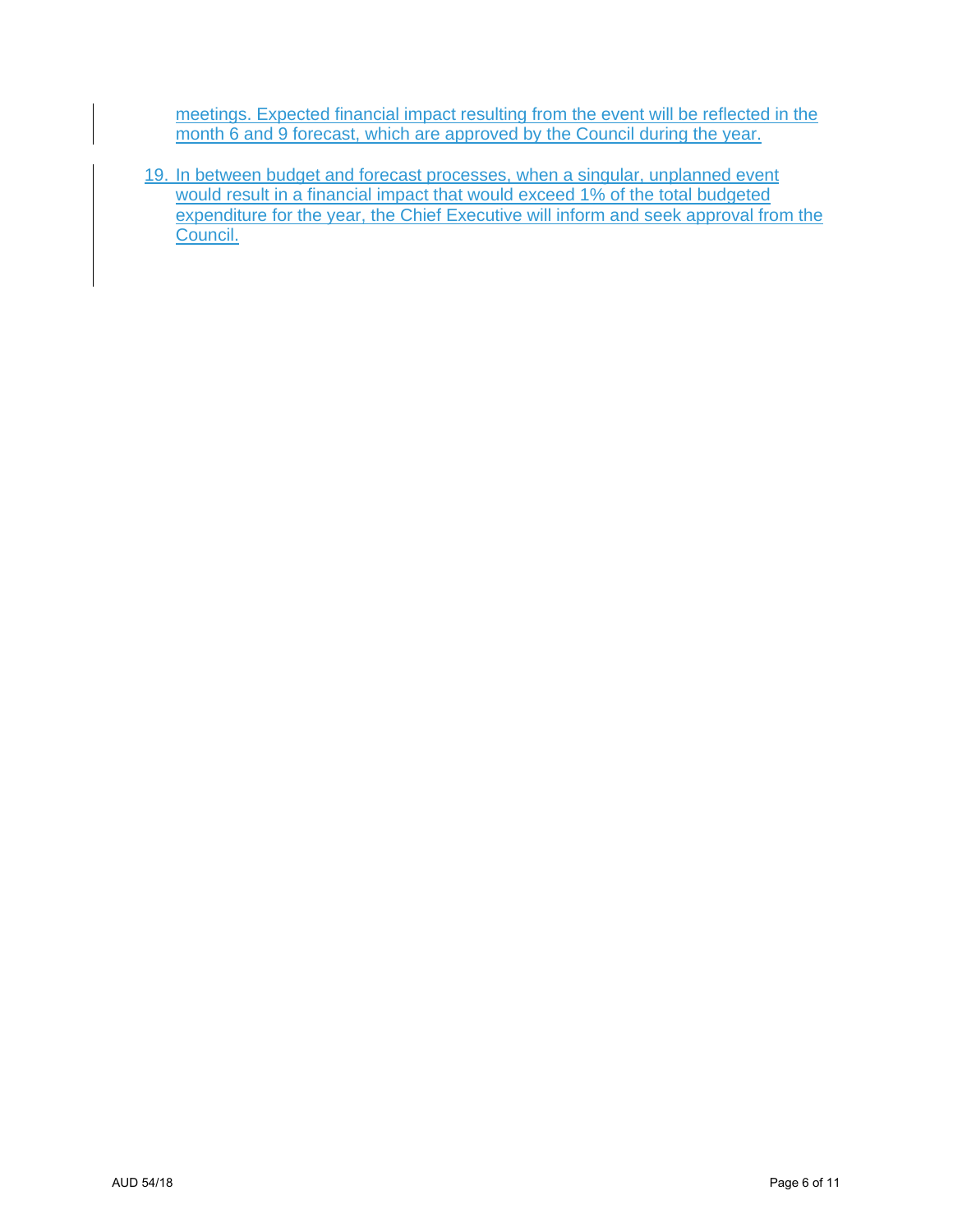# **Accounts**

- 20. HCPC's annual accounts shall be prepared under the direction of the Director of Finance and comply with any relevant statutory requirements and accepted accounting practice.
- 21. The annual accounts shall be presented to the Audit Committee and subsequently to the Council for approval.

## **Financial Systems and Procedures**

- 22. The Director of Finance must establish procedures for the secure receipt and payment of all HCPC monies.
- 23. The HCPC's accounting systems should provide for the allocation of expenditure incurred and income received in a manner which facilitates the preparation of statutory and other accounts, with all items of income and expenditure being allocated to relevant cost centres whenever possible.
- 24. The Director of Finance will be responsible for the day to day operation and control of the systems and procedures required to:
	- 22.1 order goods and services;
	- 22.2 pay creditors, allowances and expenses;
	- 22.3 collect and bank all income due to the HCPC;
	- 22.4 provide, safeguard and subsequently dispose of HCPC assets; and
	- 22.5 account for taxes and make necessary payments to the appropriate authorities.
- 25. The Finance Director, working in conjunction with the Human Resources Director, shall be responsible for the day to day operation and control of the systems and procedures required to pay salaries, wages and pensions.

# **Banking**

- 26. The Council is responsible for the appointment of the HCPC's Bankers.
- 27. All bank accounts which contain HCPC funds (**HCPC Accounts**) shall be operated in the name of the Health and Care Professions Council and in no circumstances shall HCPC funds be held in an account operated in the name of an individual or with other than HCPC's appointed bankers.
- 28. The consent of the Council is required before any person opens or maintains any account which contains monies which do not form part of HCPC funds and the title of which includes any reference to the Health and Care Professions Council.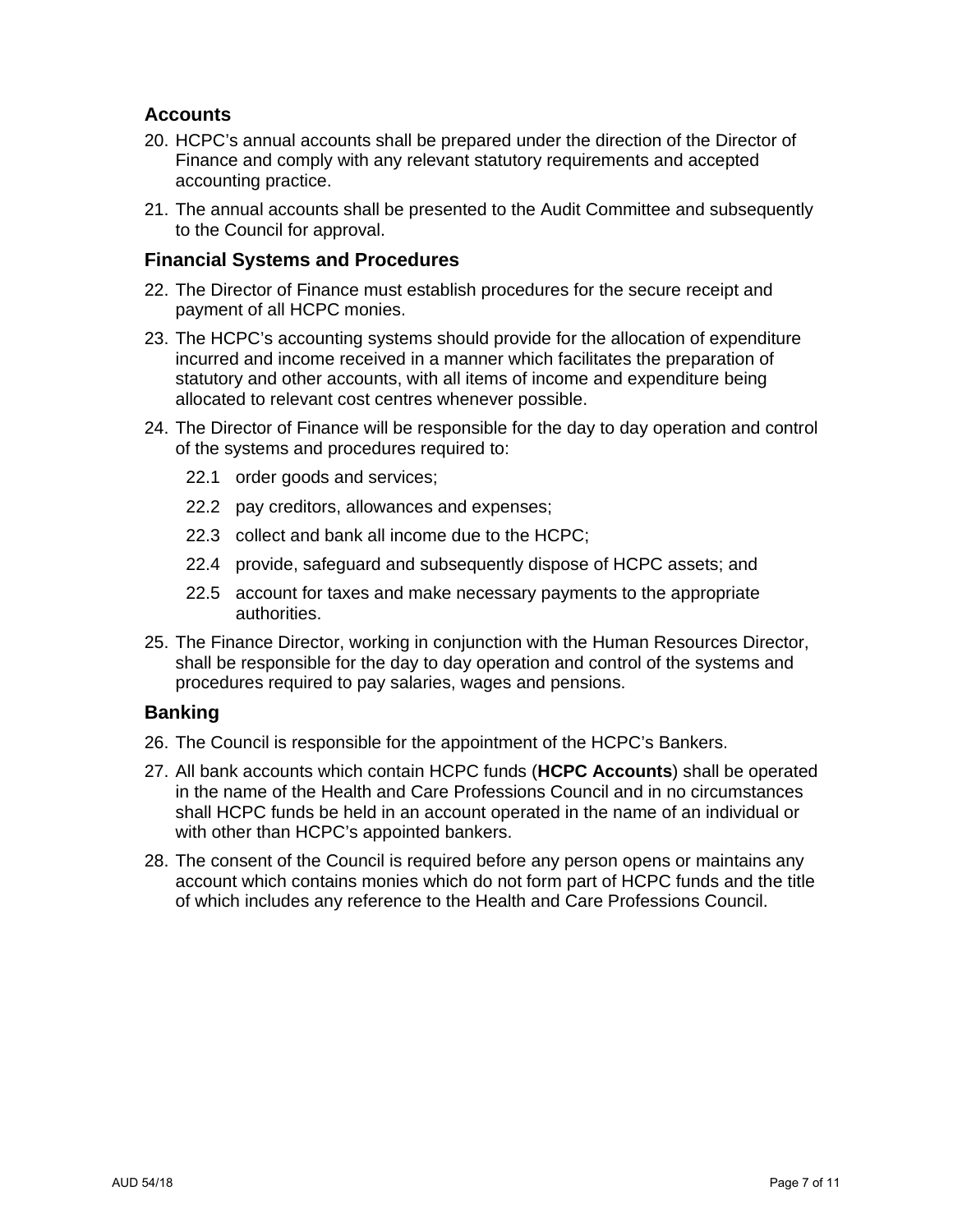- 29. All cheques and other documents authorising payment from HCPC Accounts must be signed by two of the following authorised signatories:
	- 27.1 the Chair of the Council;
	- 27.2 the Chief Executive;
	- 27.3 the Director of Finance; and
	- 27.4 any other person who is appointed as an authorised signatory by the Chair on the recommendation of the Chief Executive.
- 30. A person may be appointed under Regulation 27.4 as a signatory for all or specified HCPC Accounts and any such appointment may be revoked by the Chair at any time.
- 31. Transfers of funds between HCPC Accounts may be undertaken by electronic banking methods without authorising signatures. The Chief Executive shall designate the persons authorised to perform such transactions.
- 32. Every HCPC Account shall be reconciled at least once every month.
- 33. The Director of Finance is authorised to invest surplus funds in a manner which:
	- 31.1 manages cash resources effectively and provides security of HCPC's capital; and
	- 31.2 accords with any investment policy adopted by the Council.

### **Borrowing arrangements**

34. The approval of the Council is required before the HCPC enters into any borrowing arrangements.

#### **Income**

- 35. The Director of Finance shall establish procedures for the secure collection, custody, control and deposit of all monies due to the HCPC, enabling the HCPC to receive all income to which it is entitled and ensuring that all monies due are collected promptly, including the proper and timely collection of debts.
- 36. All monies received on behalf of the HCPC shall be banked without delay in one of the HCPC Accounts.
- 37. All agreements, invoices, receipts and other documents relating to income receivable by the HCPC shall be in the name of the HCPC.
- 38. The custody of all cash holdings must comply with any requirements of the HCPC's insurers.
- 39. No deductions may be made from, or personal or other cheques cashed out of, any cash collected or received on behalf of the HCPC.

### **Debts**

- 40. The Chief Executive shall have all necessary powers to recover debts, including the taking of legal action.
- 41. The Chief Executive is authorised to write off debts which, after appropriate steps have been taken, are considered to be irrecoverable but no individual debt of more than £5,000 or any debt arising from theft or fraud shall be written off without the approval of the Council.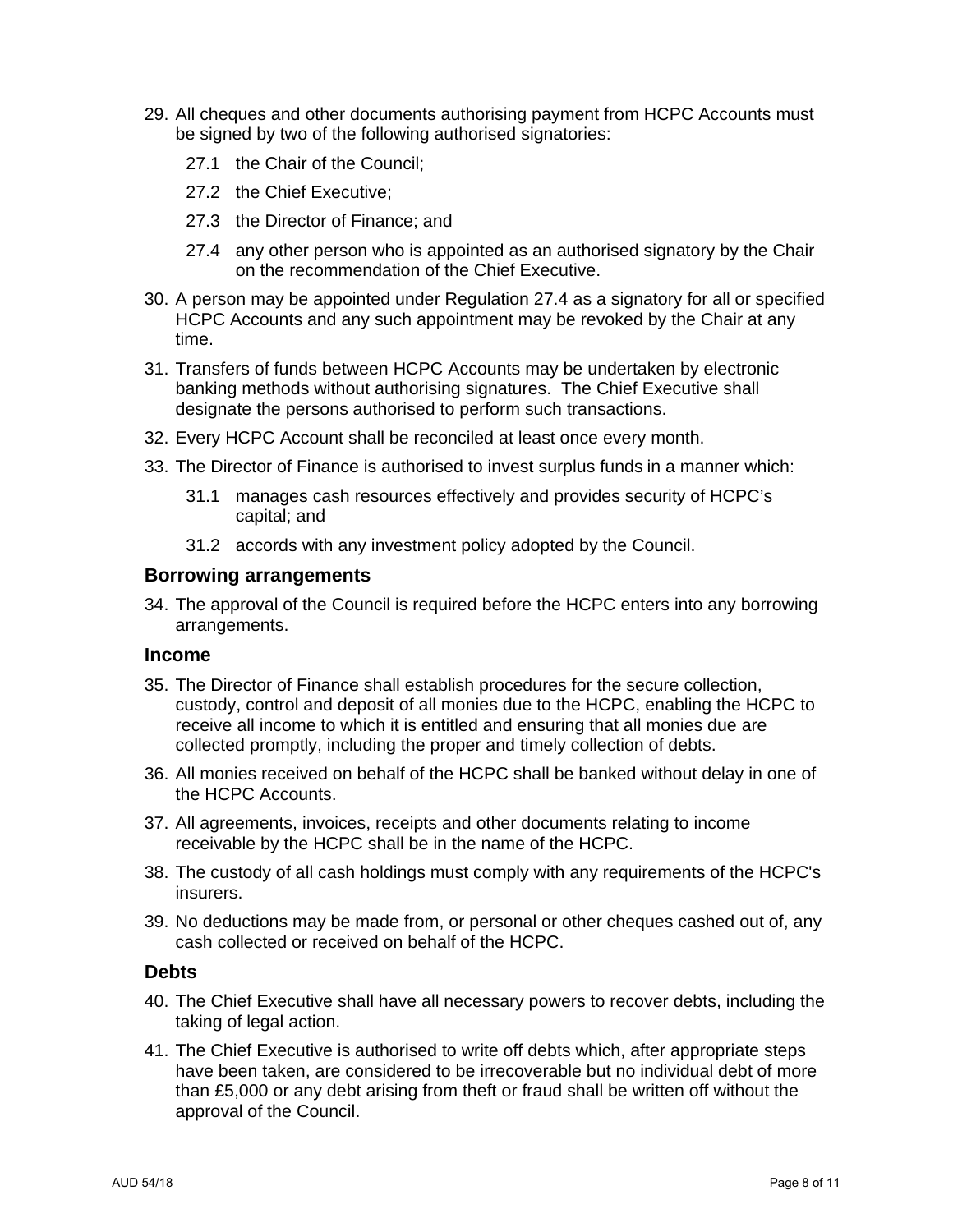# **Expenditure**

- 42. Invoices will only be paid for amounts authorised by an appropriate Budget Holder.
- 43. Payments shall only be made on invoices where the goods or services have been satisfactorily received. However, in circumstances where advance payment (partial or full) is required as a condition of contract and the HCPC is satisfied that it will ultimately receive the goods and services, then such payments may be made.
- 44. No credit card account shall be established or operated in the name or on behalf of the Council without the prior express consent of the Council.

### **Payment of travel, subsistence and other allowances**

- 45. All payments for travel, subsistence or other allowances will be made in line with the expenses policy agreed from time to time by the Council.
- 46. Claims for payment (including bookings made with any travel company approved by the HCPC) shall be authorised in the following manner:
	- 44.1 claims by employees shall be authorised, as appropriate, by their line manager or another appropriate reviewer within the department;
	- 44.2 claims by Directors or the Chief Executive up to the domestic limit (UK travel, subsistence and allowances not exceeding £500) may be selfauthorised but will be subject to an annual audit process conducted by the Business Process Improvement department to ensure compliance with applicable policies;
	- 44.3 claims by Directors which exceed the domestic limit or involve travel outside of the UK shall be authorised by the Chief Executive or by one other member of the Senior Management Team and the Director of Finance;
	- 44.4 claims by the Chief Executive which exceed the domestic limit or involve travel outside of the UK shall be authorised by the Chair of the Council and the Director of Finance;
	- 44.5 claims by Council members shall be authorised, as appropriate, by the Secretary to the Council, Secretary to the Committees or a relevant Budget Holder;
	- 44.6 claims by HCPC partners shall be authorised by the relevant Budget Holder; and
	- 44.7 claims by the Chair of the Council shall be authorised by the Chief Executive and the Director of Finance.

### **Contracts and procurement**

- 47. The HCPC is the legal party for all contracts entered into for the purchase of goods and services, for the provision of works and for the purchase of assets, including land and buildings.
- 48. Contracts and the process through which they are procured must be open and transparent with the successful contractor being chosen on the basis of a fair and competitive process which accords with any procurement policy adopted by the Council.

# **Asset Management**

49. The purchase, lease, rent or disposal of land and buildings by HCPC can only be undertaken with the approval of the Council.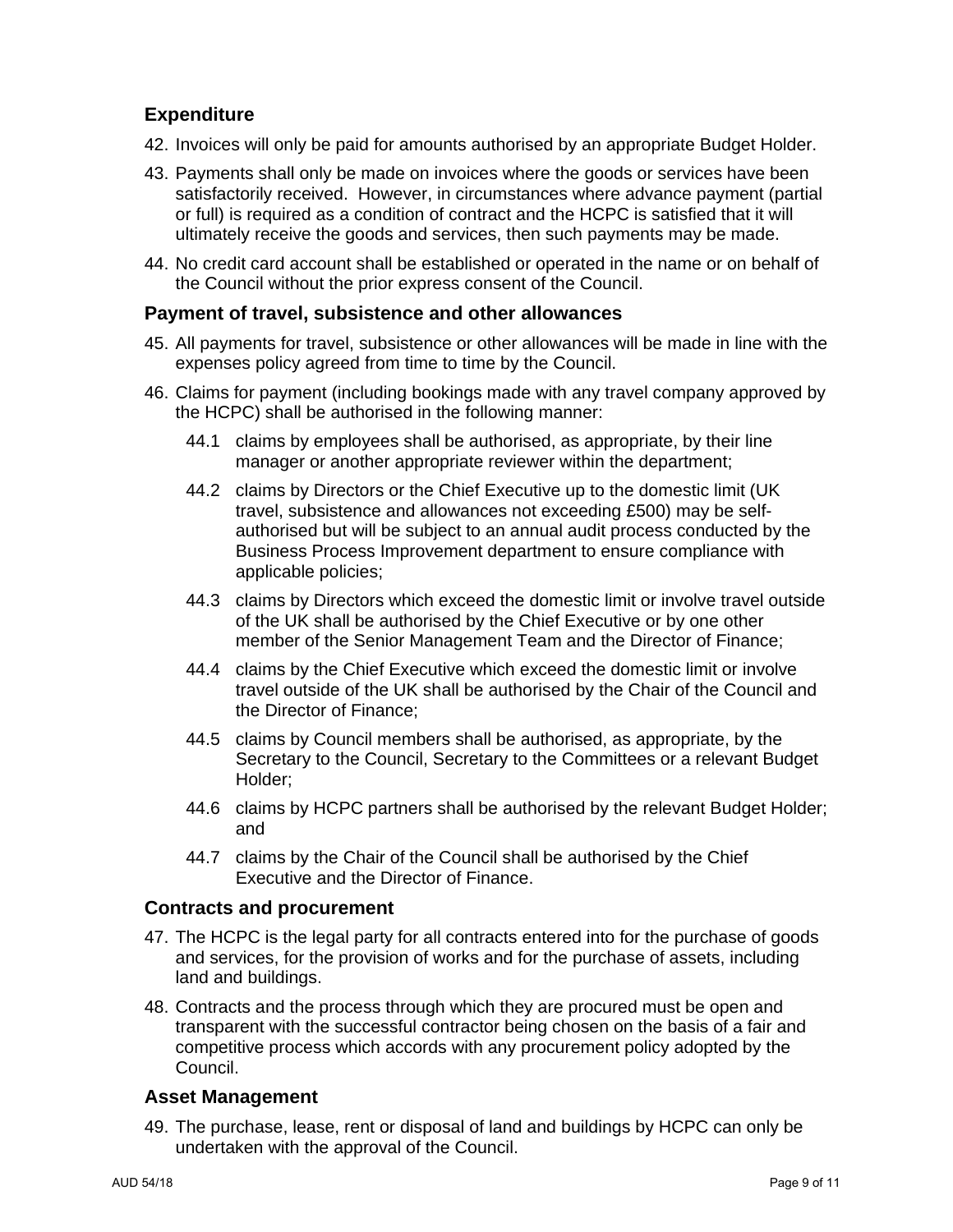- 50. The Director of Finance shall be responsible for:
	- 48.1 maintaining a register of all HCPC assets; and
	- 48.2 the safe keeping of deeds, leases, agreements, financial instruments, loan agreements, share certificates and other securities.
- 51. The Chief Executive shall be responsible for ensuring that appropriate security arrangements exist to cover all HCPC buildings, stores, furniture, equipment, cash, information and records.

### **Risk Management**

- 52. The Audit Committee is responsible for the oversight of the HCPC's risk register.
- 53. Insurance arrangements are a key element of risk management and the Chief Executive shall be responsible for arranging appropriate insurance in line with any agreed policy.

### **Audit Arrangements**

- 54. The Council is responsible for the appointment of the internal and external auditors, acting on the recommendation of the Audit Committee. The same person or firm shall not be appointed to both positions.
- 55. The main purpose of the internal audit is to provide the Council with independent and objective assurances on the adequacy of the HCPC's financial control, operating control and risk management systems.
- 56. The external auditor's responsibilities include reporting an opinion on whether the HCPC's accounts give a true and fair view. As part of that responsibility the external auditor obtains an understanding of the system of internal control to the extent that it is relevant to the audit, including the control environment, the risk assessment process, and information technology relevant to financial reporting.

# **Authority of Internal and External Auditors**

- 57. In order to perform their functions, the internal and external auditors have authority to:
	- 55.1 enter, at a reasonable time, any HCPC premises or land;
	- 55.2 have access to records, documents and correspondence relating to any transaction of the HCPC;
	- 55.3 review any relevant activity of the HCPC;
	- 55.4 require and receive such explanations as are necessary concerning any matter under examination; and
	- 55.5 require any HCPC Council member, employee or contractor to produce any asset under his or her control for which the HCPC is responsible.

# **Comptroller and Auditor General**

- 58. Article 46 of the Health and Social Work Professions Order 2001 provides that the HCPC's accounts shall be subject to examination by the Comptroller and Auditor General.
- 59. For the purposes of such examination, the Comptroller and Auditor General may inspect the HCPC's accounts and any records relating to them. Notwithstanding that power and the powers available under the National Audit Act 1983, the